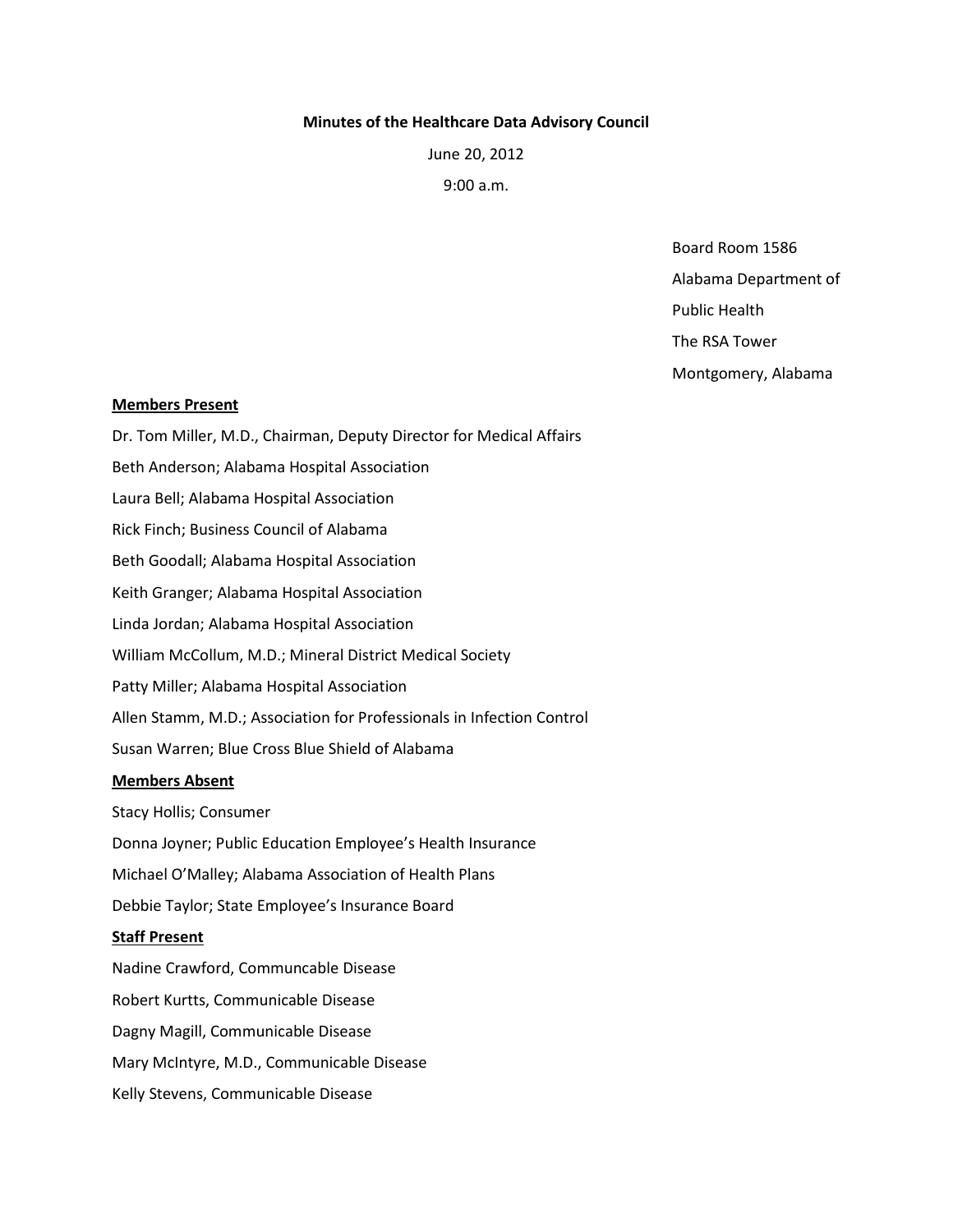#### **CALL TO ORDER:**

The meeting of the Healthcare Data Advisory Council was called to order at 9:10 by Dr. Tom Miller, chairing for Dr. Williamson. Roll call was taken. A quorum was present.

## **CONSIDERATION OF THE MINUTES (EXHIBIT "A"):**

A motion to approve the minutes from January 4, 2012 was made and seconded; the motion passed unanimously.

#### **HAI PROGRAM ACTIVITIES FOR DISCUSSION:**

Kelly Stevens briefly discussed the HAI program's intent to find a suitable report format for public display. As the Council had advised, a focus group was recruited for this purpose. Southern Research was awarded the contract to conduct the focus groups. Jerry Ingram and Daphne Crotz from Southern Research presented the findings.

The primary objective of the research was to obtain direct consumer feedback related to the public's perceptions, understanding, and preferences for the report format. This included assessing the level of difficulty in reading the reports, identification of language and terms that were difficult to understand, and rating the overall appearance of the report. Two groups, one with a high school education or less, and one with a college education, were recruited. Southern Research presented the most common problems identified, the format which received the best reviews, and proposed a format which incorporates those aspects that the focus groups found the easiest to understand and most appealing.

The Council asked about any confusion caused by the standardized infection ratio (SIR) and about the reason individuals choose to attend the hospital they do. Discussion regarding the importance of accurately portraying hospitals which do not have a large enough data pool for displaying the SIR and the comparison without suggesting the hospital intentionally withheld data was held. Additional discussion was held on the most appropriate way to illustrate the SIR and the comparison.